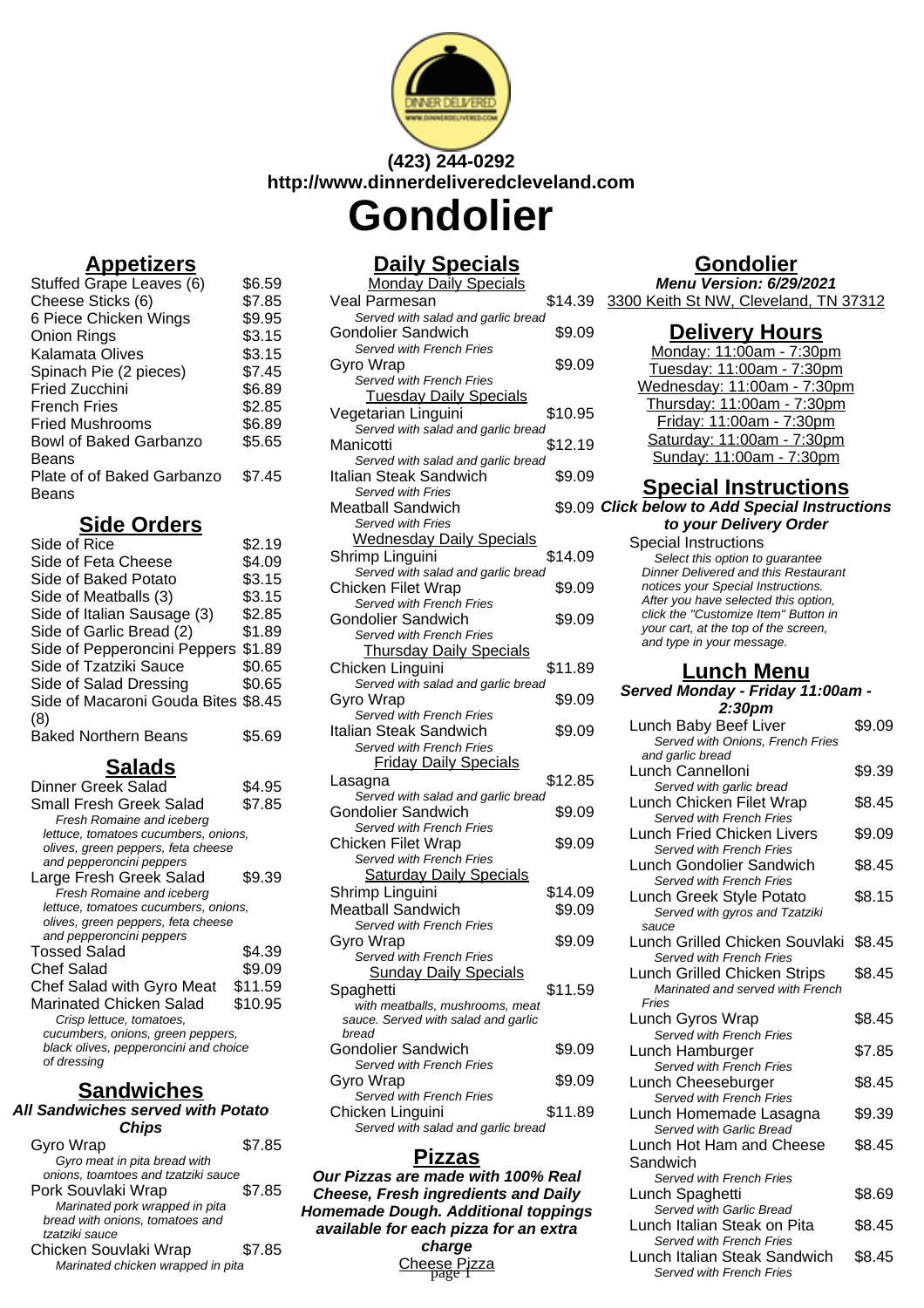| bread with onions, tomatoes and      |        |
|--------------------------------------|--------|
| tzatziki sauce                       |        |
| <b>Chicken Filet Wrap</b>            | \$7.85 |
| Fried chicken strips wrapped in pita |        |
| bread with onions, tomatoes and      |        |
| tzatziki sauce                       |        |
| Hamburger                            | \$6.59 |
| Charbroiled 5.3oz beef served with   |        |
| lettuce, tomato, onion, mayonnaise   |        |
| and mustard                          |        |
| Cheeseburger                         | \$7.35 |
| Charbroiled 5.3oz beef served with   |        |
| lettuce, tomato, onion, mayonnaise   |        |
| and mustard                          |        |
| Meatball Sandwich                    | \$7.85 |
| Served on a French Roll, topped      |        |
| with meat sauce, mayonnaise and      |        |
| mozzarella cheese                    |        |
| Gondolier Sandwich                   | \$7.85 |
| Salami, ham, lettuce, tomato,        |        |
| special dressing and mozzarella on a |        |
| toasted French roll                  |        |
| Italian Sausage Sandwich             | \$7.85 |
| Served on a French Roll, topped      |        |
| with meat sauce, mayonnaise and      |        |
| mozzarella cheese                    |        |
| Italian Steak Sandwich               | \$7.85 |
| Marinated strips of ribeye served    |        |
| on a French Roll, topped with meat   |        |
| sauce, mayonnaise and mozzarella     |        |
| cheese. Add mushrooms or green       |        |
| peppers for \$0.75 each              |        |
| Ham and Cheese Sandwich              | \$7.85 |
| Diced Ham, mayonnaise, topped        |        |
| with American cheese on a French     |        |
| Roll                                 |        |
| Tuna Melt                            | \$8.45 |

# **Ravioli**

**Served with Tossed salad and garlic bread**

| Lobster Ravioli (4 Pieces) | \$14.09 |
|----------------------------|---------|
| Beef Ravioli (4 Pieces)    | \$13.69 |
| <b>Cheese Ravioli</b>      | \$13.69 |
| Mushroom Ravioli           | \$13.69 |
|                            |         |

### **Steaks and Seafood Served with tossed salad, garlic**

**bread and choice of potato or rice** Premium Choice Ribeye  $$19.09$ 

| LIAIIIIIII OHOICE UIDEAE            | ง ⊦ອ.ບອ |
|-------------------------------------|---------|
| (10-12oz(                           |         |
| Prepared to your satisfaction. Upon |         |
| request mushrooms or green          |         |
| peppers may be added                |         |
| Fresh Ground Hamburger              | \$12.19 |
| Steak                               |         |
| <b>Smothered in Onions</b>          |         |
| Baby Beef Liver                     | \$12.19 |
| Smothered with grilled onions and   |         |
| au-jus                              |         |
| Premium Choice NY Strip (10\$19.09  |         |
| oz)                                 |         |
| Prepared to your satisfaction. Upon |         |
| request mushrooms or green          |         |
| peppers may be added                |         |
| <b>Bread Veal Cutlet</b>            | \$14.09 |
| Served with gravy                   |         |
| <b>Fried Filet of Flounder</b>      | \$15.35 |

# **Chicken**

| Chicken Filet Platter                | \$14.69 |
|--------------------------------------|---------|
| Fried chicken tenders served with    |         |
| pita bread, lettuce, tomatoes, onion |         |
| and tzatziki sauce                   |         |
| Southern Grilled Chicken             | \$14.95 |
| Platter                              |         |
| Boneless chicken breast grilled      |         |
| over hickory, topped with BBQ sauce, |         |
| tomatoes, scallions, and mozzarella  |         |
| cheese                               |         |
| Chicken Cordon Bleu                  | \$15.35 |
|                                      |         |

| Our Fresh Pizza Dough with a Red Sauce                              |         |
|---------------------------------------------------------------------|---------|
| Base with Mozzarella Cheese. Additional                             |         |
| toppings available for each for an extra                            |         |
| charge, just choose from the options list                           |         |
| 10" Small Cheese Pizza                                              | \$9.69  |
| 12" Medium Cheese Pizza                                             | \$11.59 |
| 14" Large Cheese Pizza                                              | \$13.45 |
|                                                                     |         |
| <b>Gondolier Special Pizza</b>                                      |         |
| Cheese, sausage, green peppers and                                  |         |
| onions                                                              |         |
| 10" Small Gondolier Special                                         | \$12.45 |
| Pizza                                                               |         |
| 12" Medium Gondolier Special                                        | \$15.35 |
| Pizza                                                               |         |
| 14" Large Gondolier Special                                         | \$17.09 |
| Pizza                                                               |         |
|                                                                     |         |
| <b>House Special Pizza</b>                                          |         |
| Cheese, sausage, green peppers, onions,                             |         |
| beef, pepperoni, mushrooms and ham                                  |         |
| 10" Small House Special Pizza \$13.69                               |         |
| 12" Medium House Special                                            | \$15.85 |
| Pizza                                                               |         |
| 14" Large House Special Pizza \$18.15                               |         |
| Vegetarian Pizza                                                    |         |
| Cheese, mushrooms, green peppers,                                   |         |
| black olives and onions                                             |         |
| 10" Small Vegetarian Pizza                                          | \$12.85 |
|                                                                     |         |
| 12" Medium Vegetarian Pizza                                         | \$15.85 |
| 14" Large Vegetarian Pizza                                          | \$17.45 |
| <b>Greek Special Pizza</b>                                          |         |
| Cheese, feta cheese, mushrooms,                                     |         |
| tomatoes, pepperoncini peppers, onions                              |         |
| and gryo meat                                                       |         |
| 10" Small Greek Special Pizza \$14.95                               |         |
| 12" Medium Greek Special                                            | \$16.89 |
| Pizza                                                               |         |
| 14" Large Greek Special Pizza \$20.45                               |         |
|                                                                     |         |
| <b>Calzones</b>                                                     |         |
| Our Calzones are dough stuffed with                                 |         |
| <b>Ricotta and Mozzarella Cheeses, plus</b>                         |         |
| different toppings, baked and covered                               |         |
| with our Homemade Marinara Sauce                                    |         |
|                                                                     |         |
| <b>Build Your Own Calzone</b>                                       | \$11.59 |
| Our Fresh Pizza Dough Stuffed<br>with Mozzarella Cheese and Ricotta |         |
| Cheese with Your Choice of                                          |         |
| Toppings. Toppings are \$0.60,                                      |         |
| except for Chicken, Steak, and                                      |         |
| Double Cheese choices                                               |         |
| <b>Cheese Calzone</b>                                               | \$11.59 |

- Our Fresh Pizza Dough Stuffed with Mozzarella Cheese and Ricotta Cheese Gondolier Special Calzone \$15.35 Cheese, sausage, green peppers and onions House Special Calzone \$16.19 Cheese, sausage, green peppers and onions, beef, pepperoni, mushrooms and ham Vegetarian Calzone \$15.85
- Cheese, Mushrooms, Black Olives, Onion and Green Peppers Greek Special Calzone \$17.45
- Cheese, feta cheese, mushrooms, tomatoes, pepperoncini peppers, onions and gyro meat

## **Kid's Menu**

| Child Spaghetti             | \$5.65 |
|-----------------------------|--------|
| Served with Garlic Bread    |        |
| Child Breaded Chicken Filet | \$5.65 |
| Served with Rice            |        |
| Child's Filet of Flounder   | \$6.59 |
| Served with France Fries    |        |
|                             |        |

| Lunch Manicotti                      | \$9.09 |
|--------------------------------------|--------|
| Served with Garlic Bread             |        |
| Lunch Meatball Sandwich              | \$8.45 |
| Served with French Fries             |        |
| Lunch Mushroom Steak                 | \$9.09 |
| Sandwich                             |        |
| Served with French Fries             |        |
| Lunch Pepper Steak Sandwich \$9.09   |        |
| Served with French Fries             |        |
| Lunch Fried Flounder Sandwich \$8.69 |        |
| Served with French Fries             |        |
| Lunch Pork Souvlaki Wrap             | \$8.45 |
| Served with French Fries             |        |
| Lunch Tuna Melt                      | \$9.09 |
| Served with French Fries             |        |
| Lunch Veal Cutlet                    | \$9.95 |
| Served with French Fries, brown      |        |

## **Greek Specialties**

gravy and garlic bread

| Served with dinner Greek Salad and   |         |  |
|--------------------------------------|---------|--|
| choice of potato, rice, or fries     |         |  |
| Gyro Platter                         | \$14.09 |  |
| Savory meat served on pita bread,    |         |  |
| tomatoes, onions, and tzatziki sauce |         |  |
| Beef Kebab                           | \$16.19 |  |
| Marinated chunks of beef             |         |  |
| tenderloin, green pepper and onions, |         |  |
| charbroiled on a skewer              |         |  |
| Shish Kebab                          | \$16.19 |  |
| Marinated chunks of pork             |         |  |
| tenderloin, green pepper and onions, |         |  |
| charbroiled on a skewer              |         |  |
| Chicken Kebab                        | \$15.35 |  |
| Marinated chunks of chicken          |         |  |
| breast, green pepper and onions,     |         |  |
| charbroiled on a skewer              |         |  |
| Chicken Souvlaki Plate               | \$15.35 |  |
| Marinated chunks of chicken on a     |         |  |
| skewer served with pita bread,       |         |  |
| tomatoes, onions and tzatziki sauce  |         |  |
| Pork Souvlaki Plate                  | \$14.95 |  |
| Marinated chunks of pork on a        |         |  |
| skewer served with pita bread,       |         |  |
| tomatoes, onions and tzatziki sauce  |         |  |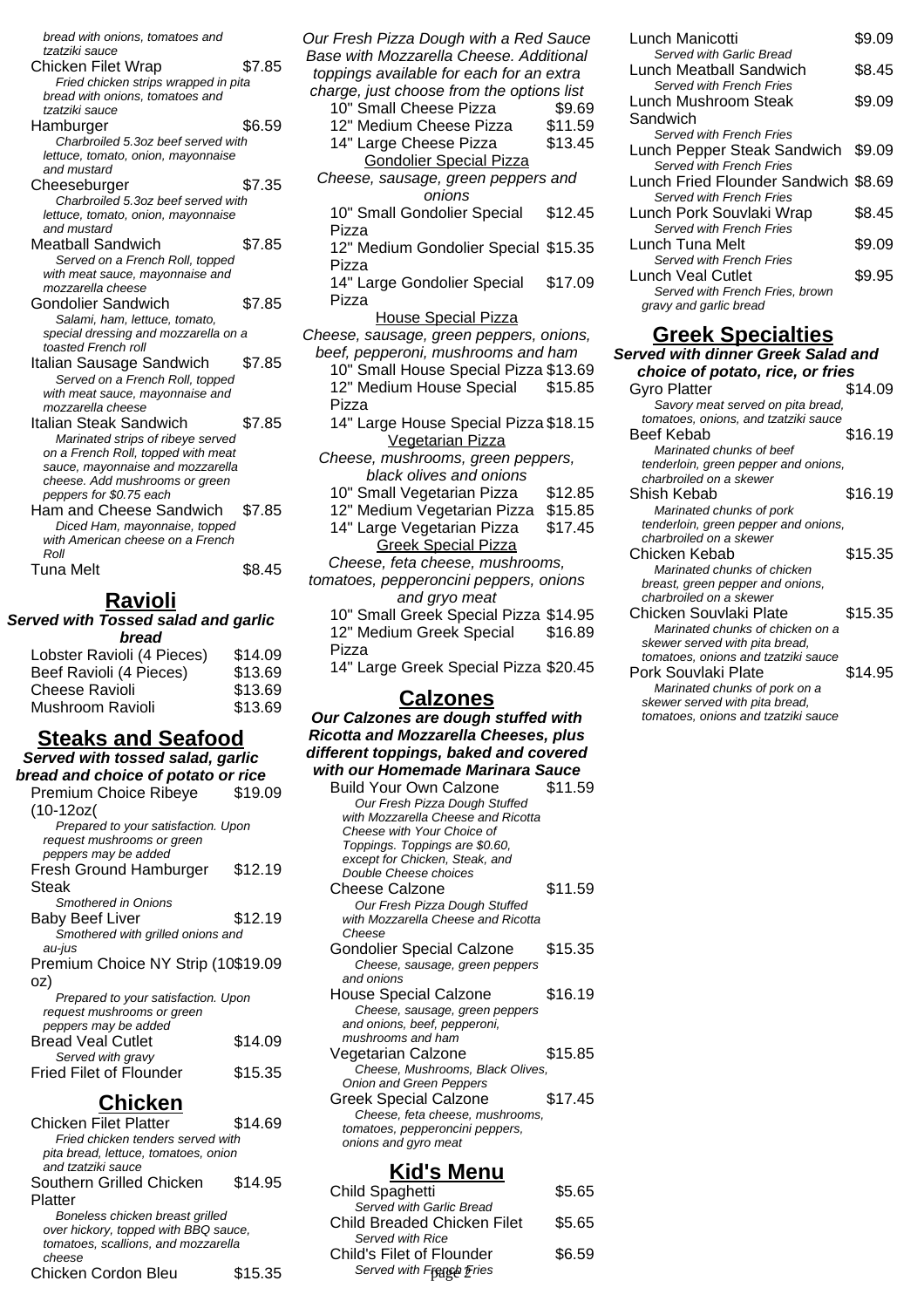Chicken breast stuffed with ham and four cheeses, topped with Florentine sauce

| Fried Chicken Livers                | \$12.85 |
|-------------------------------------|---------|
| All above chicken dishes, served    |         |
| with tossed salad, garlic bread and |         |
| choice of potato, rice, or fries    |         |
| Chicken Breast over Rice            | \$14.09 |

Grilled marinated chicken breast served on a bed of special seasoned rice with salad and bread

| Child's Manicotti                                     | \$6.19 |
|-------------------------------------------------------|--------|
| Served with Garlic Bread<br>Childs Cannelloni         | \$6.59 |
| Served with Garlic Bread<br>Childs Fettuccini Alfredo | \$6.19 |
| Served with Garlic Bread<br>Childs Pita Pizza         | \$5.65 |
| Served with one item                                  |        |

## **Desserts**

| <b>Chocolate Cake</b>           | \$7.85 |
|---------------------------------|--------|
| Lemon Pie                       | \$4.40 |
| Coconut Pie                     | \$4.40 |
| <b>Greek Rice Pudding</b>       | \$3.45 |
| Turtle Supreme Cheesecake       | \$8.15 |
| <b>Carrot Cake</b>              | \$8.15 |
| Cannoli                         | \$4.70 |
| Tiramisu                        | \$6.89 |
| Baklava                         | \$4.09 |
| <b>Plain Cheesecake</b>         | \$3.69 |
| Cheesecake with Strawberries    | \$4.95 |
| <b>Cheesecake with Cherries</b> | \$4.95 |

## **Pasta**

| bread (may substitute Greek Dinner                                       |
|--------------------------------------------------------------------------|
|                                                                          |
| Salad for \$1.59)                                                        |
| Spaghetti with Marinara Sauce \$10.95<br>Our Fresh Cooked Spaghetti with |
| Marinara Sauce                                                           |
| \$10.95<br>Spaghetti with Meat Sauce                                     |
| Our Fresh Cooked Spaghetti with                                          |
| Meat Sauce                                                               |
| Homemade Lasagna Dinner<br>\$14.09                                       |
| \$14.95<br>Rigatoni                                                      |
| Our Fresh Cooked Spaghetti with                                          |
| Meat Balls                                                               |
| \$13.45<br>Manicotti                                                     |
| Ricotta cheese rolled in egg roll                                        |
| noodles and baked in tomato sauce.<br>topped with mozzarella cheese,     |
| served wit meat or marinara sauce                                        |
| \$14.95<br>Cannelloni                                                    |
| Spicy beef rolled in egg roll                                            |
| noodles and baked in meat sauce,                                         |
| topped with mozzarella cheese                                            |
| Fettuccine Alfredo<br>\$12.85                                            |
| Fettuccine Noodles Tossed In                                             |
| Cream and Parmesan Cheese Sauce                                          |
| \$16.59<br>Chicken Fettuccine Alfredo                                    |
| \$16.59<br>Shrimp Fettuccine Alfredo                                     |
| \$12.85<br>Chicken Linguini                                              |
| Sauteed with mushrooms and                                               |
| scallions in garlic sauce                                                |
| \$12.19<br>Vegetarian Linguini                                           |
| Sauteed with mushrooms and                                               |
| scallions in garlic sauce<br><b>Beef Linguini</b><br>\$15.65             |
| Sauteed with mushrooms and                                               |
| scallions in garlic sauce                                                |
| \$15.35<br>Shrimp Linguini                                               |
| Sauteed with mushrooms and                                               |
| scallions in garlic sauce                                                |
| \$13.69<br>Eggplant Parmesan                                             |
| Sauteed Spinach over Boneless                                            |
| Chicken Breast Topped with                                               |
| Mozzarella Cheese. Served with Rice                                      |
| or Pasta with A Side Greek Salad<br>\$15.65<br>Veal Parmesan             |
| Tender Veal Breaded and Fried                                            |
| then Covered with Our Special                                            |
| Homemade Sauce, Topped with                                              |
| Cheese and Served with a Side of                                         |
| Spaghetti                                                                |
| <b>Chicken Parmesan Dinner</b><br>\$15.65                                |
| Tender All White Meat Chicken                                            |
| Covered with Our Special                                                 |
| Homemade Sauce, Topped with<br>Cheese and Served with a Side of          |
| page 3<br>Spaghetti                                                      |